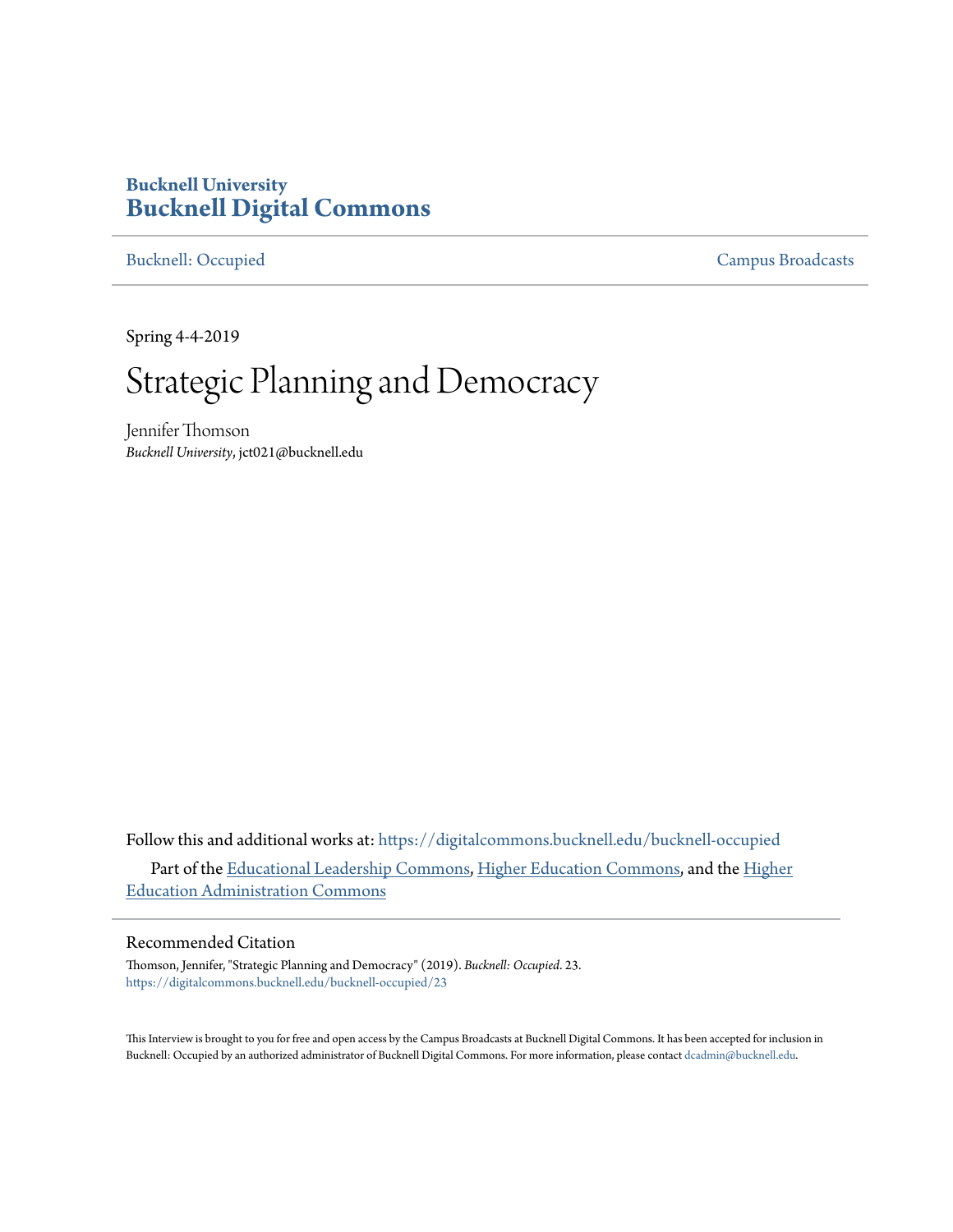**Bucknell: Occupied Copyright 2019, WVBU Bucknell Jennifer Thomson, interviewer (JT) Ellen Herman (EH) Anonymous interviewee 1 (A1) Anonymous interviewee 2 (A2)**

#### **2019-02-22 00:57:49**

### **Autotranscribed using Dragon software, unformatted.**

Good evening and welcome to Bucknell occupied here on 90.5 to WVBU Lewisburg. I you are tuned into an excellent four-way conversation tonight on the strategic planning process here at Bucknell University got three guests in the studio with me tonight. Two of them are choosing to remain anonymous and the third guest is Ellen Herman joining us from Bucknell's geology departments. I'd like to say welcome all three. My guess I so you know that there might be people tuning in, who are very legitimately wondering what is strategic so anybody everybody we get to start up a conversation, even thinking about was this process mean I and then we can get into the ways in which is actually proceeded here at this university all start this is Ellen so strategic planning. The way this university envisions a I think is a very generalized roadmap for how going to identify our most important hierarchies and follow them up with initiative's initiative of actionable items. I don't like that word but all users so these actionable items will have deadlines and they will ultimately fulfill these priorities that are bigger ideas and the other main purpose of strategic planning is so that you have something that guides the decisions you will make in the future, particularly about resources. Strategic planning is met with a lot of success for a lot of organizations, but the main success I've seen in strategic planning has been with corporate organizations and academic organizations are fundamentally different and I think the transference of that policy has to be extremely consuming orchestra little bit about how strategic planning is happens here Bucknell so this is been one of the main preoccupations of the University for this academic year stretching back into summer of 2018 but has really dominated campus conversation here right so what are the reasons Bucknell is going through it. What are some of the ways in which is actually proceeded home through start off I haven't stated March 20 struck and questioned by process. If you look at some of those sentences. Quoting from the one change can be difficult even succeed to a collective collective offense collective informed by data undertaken in the spirit of transparency and fuel wavering faith. Now the time to reject the status quo and to be as old chip talk a little bit about bringing a bottle of these different concepts. When we talk about collective efforts were talking about. What is the collective student. And what is magic nation off government government faculty processes governing the city imagined the form of shared governance. How does that concepts of informed by data twice faculty. The faculty and strategic about February when there was a motion by a group of faculty, yet it was November exactly because of the questions and questions about both data and transparency in front of the nation was not what basis strategy laid out talk about informing the implicit assumption in stated there that now is the time to reject the status quo right. Change can be difficult strategic plan. It wasn't clear to me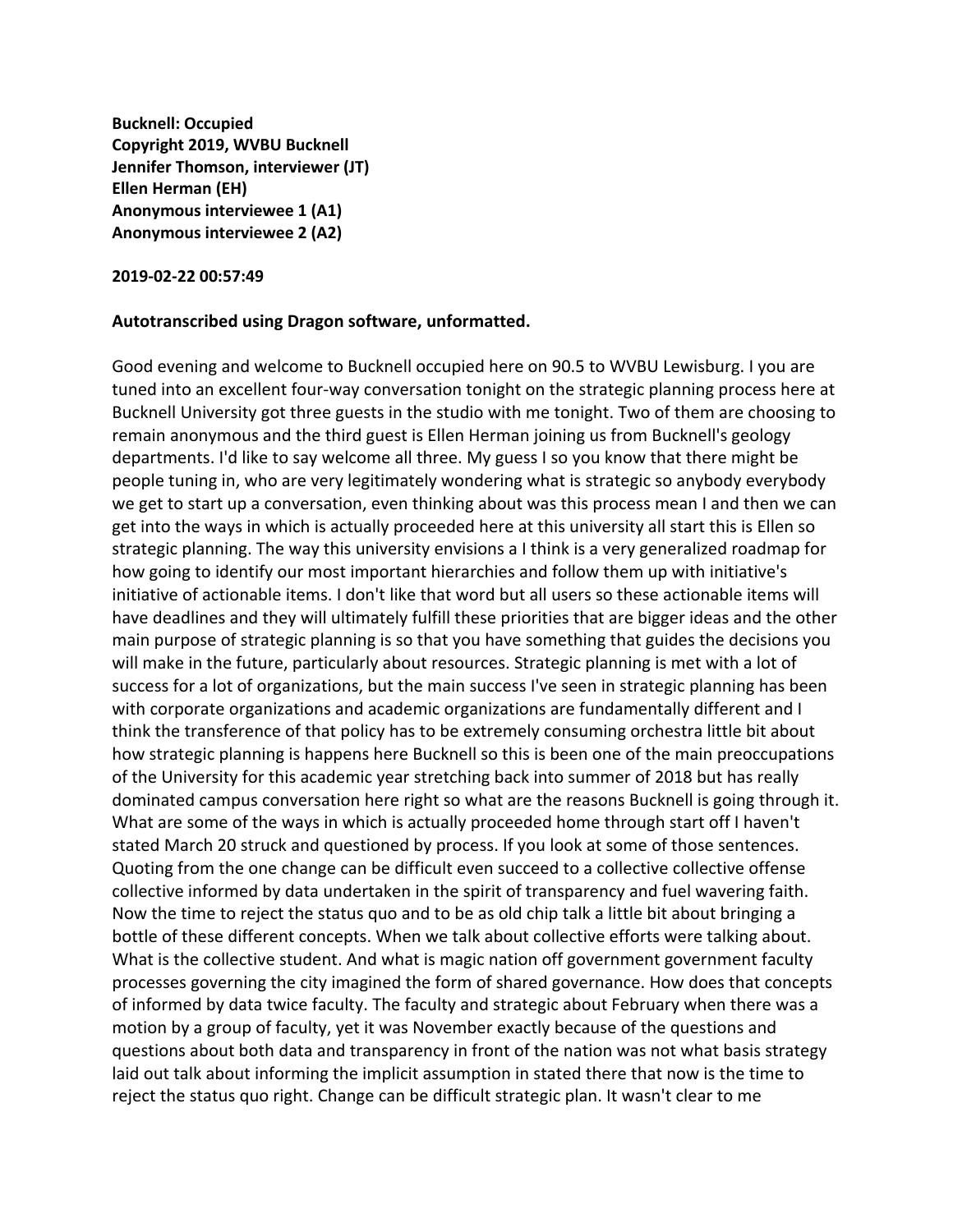interesting. Just what exactly back to some parts where the strategic plan where some of those challenges have been described explicitly, but I should start from March strategic all is some were so important notice somehow you seem more like cold storage gurus. Priorities are identified somewhere. Nobody quite where how what you were supposed plan around so I would've imagined priorities, all the boxes already defined as is for discussion was planning a strategy sure you already put out so collective transparency clear to me process just kept on for now. Wasn't sure you were going with something for discussion on bold, just what is all a lot of conflict. Ideas were going to so well yeah what the strategic plan website at the University does layout process. Use air quotes. If I did that sort of thing and the process involved presentations from senior members of the administration last academic year, followed up by again very constrained strategic planning associated with working groups working groups are populated. This is interesting. From what I've seen the working groups are populated by Maxa faculty and staff. Staff mainly consisting of upper administration phones. I don't know that anyone below a director, associate director was involved don't quote me on that one and then the staff members. Generally, the balance was something like 8 to 7 faculty were seven and staff on a lot of the working groups working groups put together us. Presumably extensive suggestions again within that constraint framework. I know that several members of working groups had asked to expand that framework, and perhaps blow up the box, abets that was met with a firm no. And as a result, the working group reports which are not publicly available were within that constraint, framework, and then I was further constrained by the fact that those reports were never made public, and instead they were summarized by steering committee and the executive committee that's a little breakdown of the process following the publishing of the draft strategic plan. Comments were accepted. That's all we not me that's only if you are touching on like the very difficult issues raised here, and in particular like how the way in which this process was both organized and then the way in which it proceeded illustrates a lot about how this university thinks about what decision-making isn't one of the interesting features of this whole process is that Bucknell, unlike many other schools has a relatively robust if in battle, that the moment system of faculty governance, which is been rebranded shared governance and we can talk about that if we want, but it certainly has his existence of a faculty governance in which were all expected to commit a serious amount of labor onto these during our time here at Bucknell. In effect, our employment is contingent on us participating to a certain degree. In this process, but strategic planning didn't go through that system in all my time wondering if if any of you have thoughts on why it didn't, and what it says that strategic planning was carried out outside of the parameters of this already relatively flawed system all laid out for me also when business in the department's eyes, departments, colleges might end strategic on any process substantive department and how do we just individually back to this question is this other way to think of governing issues with respect outside the department about meeting some of these organized as big strategy that's been identified and priorities priorities that are supposed specific ways of achieving those logical priorities declared some point out but I want to point out something on page that says actually teach 12 priority number two number two page talks about by 2025 discount trade winds afflicting their facility. This looks at this and the meeting. While the strategic plan dated. If you look at the question then comes back? Why was a litmus test ways in which station processes full now, just shows the station site efficiency is not processed, the education mission time. We have a conversation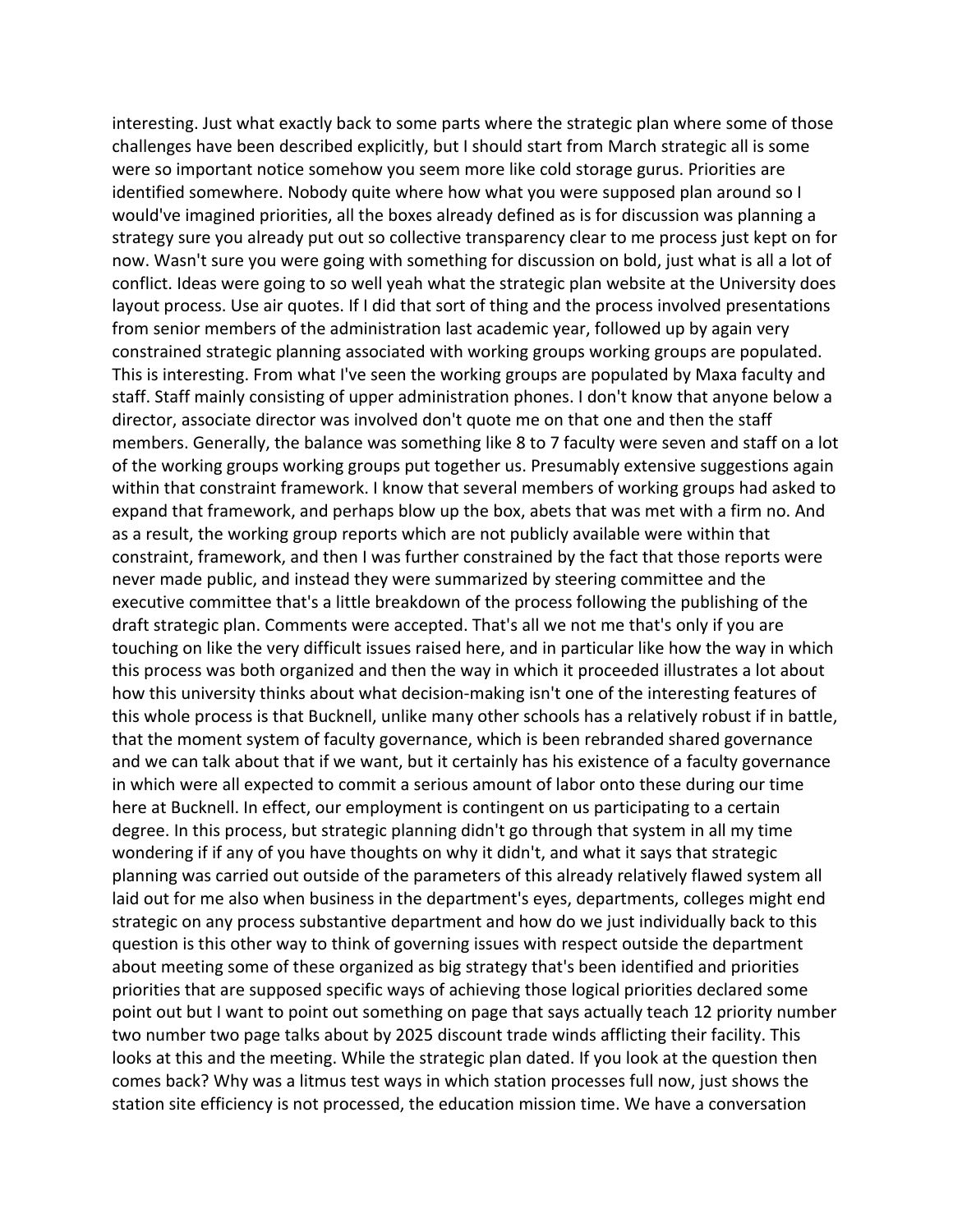about what is you think are already seeing the results when we call a faculty meeting and particularly the off cycle. Faculty meetings are poorly attended. So I feel like they their winning in terms of attrition that the mourn more our judgment and our governance role is rejected the lesson less likely we become to participate in that faculty governance role and I filled out personally but I've also seen Mike you're tuned into Bucknell occupying here in 90.5 to be people whisper you who may be tuned in and have a question guess here in studio number to reach a satisfied 70 577 34 89 to continue this conversation about the way you phrase it really nicely. The radical discrepancy between how faculty think about governance one hand, and often times how I not administrative staff. Think about how government should work on this campus and how at Thracian thinks about that when you took us down the overseeing is the real consequences of that power-play really manifesting in people's lives here. One of the really salient issues that I've seen in this process is the way in which because it's happening outside of faculty governance, which were Artie expected to participate in because it's happening outside of the parameters of our departments right colleges, etc. this is really a process of further exploiting faculty labor thoughts on that particular aspect of this chattel run emails here and there are certain software faculty from four hours.on top of all the stuff you regular process where usage clear word. You, Charles. Although one square channels were specified clearly still planning. The other thing that made it more confusing is somehow related to diversity plan civic action plan sums a reduction some point quite clear how role supposed plans for all you think that's by design nation that is not important. Make strategic vision is a process that we do decide just not much broader. Also, colleges college level so this is well versed in perspective. First wire colleges planning cycle department clear word out department doctors and we can't underestimate the amount of work that was required of the people who did participate in this is just an extraordinary and while some of them are happy with the strategic plan. I talked to others who are not, and I really feel for them, having invested so much in the process of this document as a result of the people who are fine with that but certainly not all knowing, I mean I think you know most of these people who run these groups and there they are large group is meeting once a week there small group within the working group is meeting. They were also doing work to draft the document that they were doing independent research zoning it's feasible to to protect that most of the faculty working on this responding one for workday week if not more on strategic planning itself, so this might be a good time first to dive into the document about together. So at this point the faculty has been graced with multiple versions of a draft strategic plan. Not a lot is changed over the process. Except now their states filled in sustainability has suddenly been included, which we can certainly spend some time talking about. That seems relevant to my guess here studio, but the plan itself addresses the four points that I will coincide with the working interestingly enough, yes, and we should certainly explore that. So there's four points that it addresses quite map onto the working groups as their work was sketched out for them. It gives a brief summary of what that steering committee steering committee executive believes to be the main salient points and then offers several suggestions sign we will had a chance to read this. This recent round of a draft report with varying levels of intensity, someone spend time dissecting what this particular document showings. Any particular place you click start anything that is standing up to people. This is particularly interesting thing that with their students. So just justice, specific priorities laid out headings is one that start off with debating identifying ways and discussed. It's not clear to me a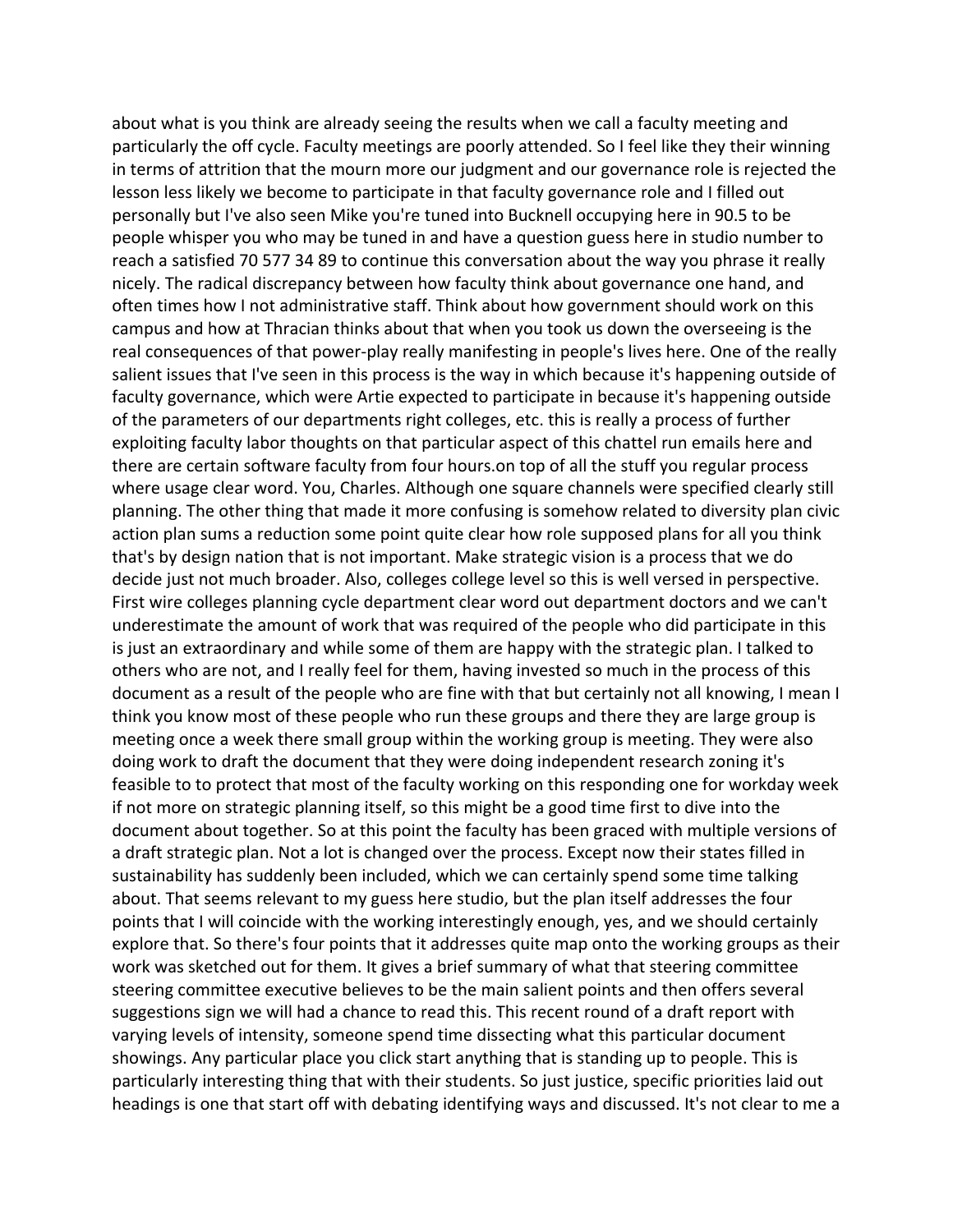commitment so-called commitment to serving the common justice ways are on second. It's not clear to me what is and how that's goes those like to. There's also quite a bit to be said about the sudden inclusion of sustainability in the plan right one working group in particular working group for was charged with thinking about canals finances right but largely thinking about in terms of which programs are worth keeping and it's unclear what the metric for that was but which programs are worth keeping and contribute to Bucknell's identity, but financial sustainability and and which which are which need to be let go, and there were certainly very little public conversation about either what the metric was that the working group developed to talk about this, and to what degree this groups decisions translate into actual change in terms of no one knew if they were talking about. For example, the future of an athletic program, the feature of a academic program, possibly the future of farm right I way that that's been rendered in the strategic plan I is through particular fuzzy language of sustainability which is on first glance, many of us associate that with an environmental analysis but in this case it's been using being used primarily to talk through a financial lens I with this vague commitment to carbon neutrality by 2030. Being thrown in might receive this language of Bucknell really needing to think about its economic sustainability in the long term being used as this way is entrance discourse into one what one can only assume is a list of of programs, departments, activities, spaces on campus that are no longer sustainable, and I think that was very small so working group. Their goal, and it's a valid one is to develop a method by which we could make those decisions rather than to make the decisions selves. I don't think that that is clearly reflected in the current version of the strategic plan but much more worrisome to me is the implicit threat and I think it would be naïve to read it any other way that implicit threat is total line or your programmers or your Program or favorite extra or even department is on the chopping block and I'm sure that that would be Matt's by the members of the executive committee was shock and horror, but I've been here 12 years now know how it works out to me as I called implicit threat, it may actually be excellent identified margin. Highlight one decisions regarding resource environment with transit central components often inform interesting to me that document itself. The process that led to the document I see evidence not transparency patient account process that needed fundraising base that will be the primary next just one country. Why is estimate down. Now I know meeting that sentence. I don't have the data to be able to make an informed decision. I don't know I was not on thinking about recognizing activities that most strategic I run or despite best missions effective. I see this matching serving the common good. Promoting educators to calcified a very disturbing that we just pleaded a capital campaign that brought in ostensibly alien dollars and treating 20 million as if it's impossible very again. I don't tend to understand the math behind you are tuned into 90.5 WV BU now occupying. We are talking about strategic planning. Here studio got three guests with me tonight. For those of you tuning in care deeply about this. You can reach us at 570. 577 34 89 so one interesting thing that we haven't brought into the conversation yet is that towards the end of the fall semester others to we have color right hello on the their colander. Yes, we got you on the air here. Thanks for calling it no problem. The question I really agree with this. It was very hard decision for me to decide actually send comments to the steering committee because in some way that feels like an endorsement of a plan I can't endorse because of all of the reasons you just mentioned, so it's hard to know where to draw the outline and what else have any thoughts strategic argument, argue framework lost strain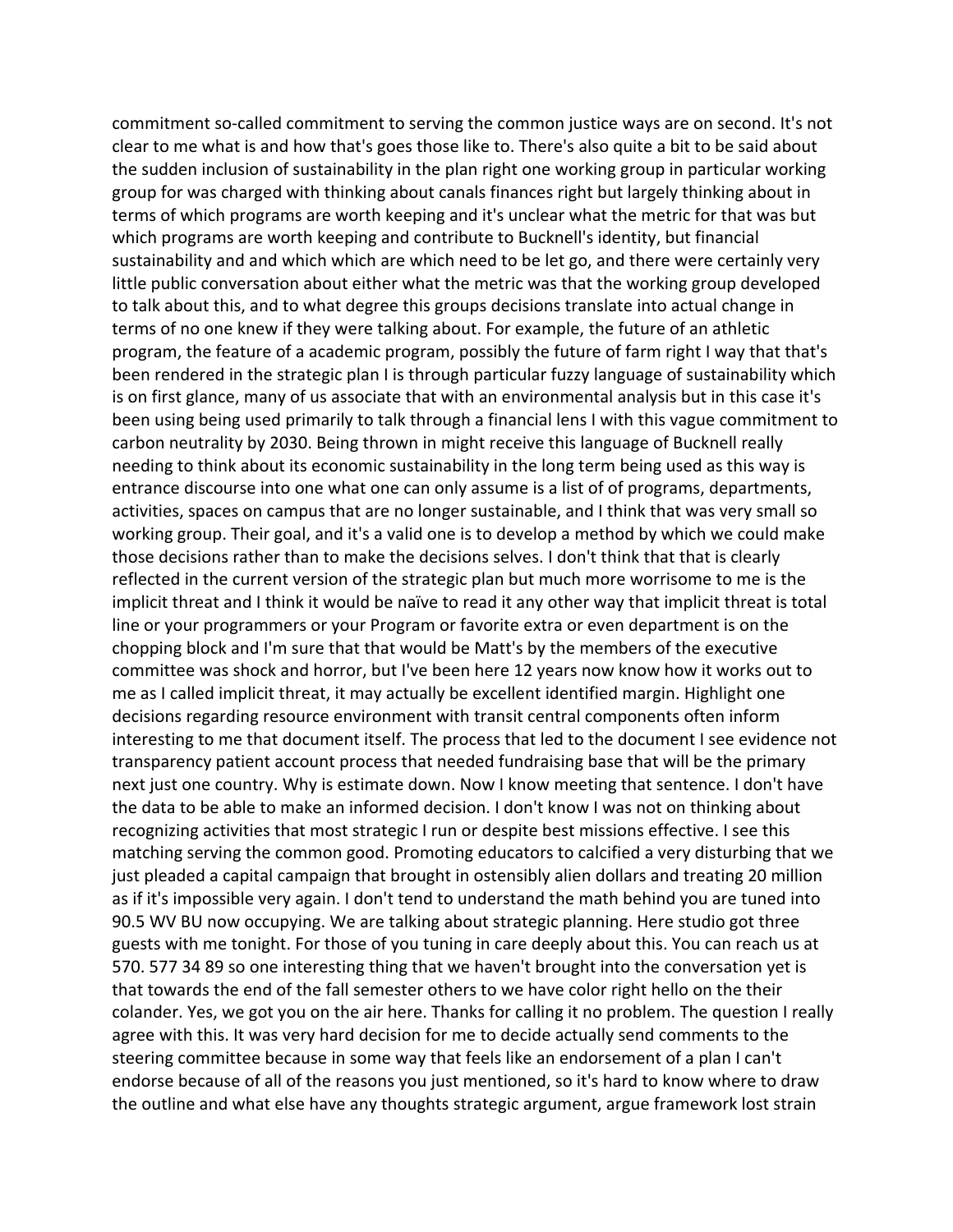right Question for so what most people want to question so the next best thing you can work within the framework want you want so happy but slightly yeah one not constrained by our sleep. I'll write Rob's baby crib another one more script this one to mission is with flex songs about me and I just think about so much of what we've been talking about in terms of this strategic planning process for sure in the way in which were expected to offer endorsement to this within the next two weeks of also like the erosion of faculty governance and faculty patient were generally this is all related to a top-down process of the engineering of consent, which is been going on for quite a while here certainly gotten much worse over the last for five years in terms of this idea that all that matters to the continuation of the process is that we appear to be agreeing with the process right so we show up to faculty meetings, and get lectured to by administration for 25 minutes and I count governance people waste 10 to 15 hours a week on the strategic plan. Their concerns which were already water down in the working group disappeared in the final plan but yet were meant to think this is proof that we are agreeing with the process to me from my perspective the only response to that kind of engineering processes to withdraw consent right, but the key feature of withdrawing consent has to be collective right can't simply be this kind of like individualizing I'm not putting my labor or I'm not can vote yes or whatever faculty have to come to an alternate understanding of governance, which could in fact create an alternate plan right if we had another system where we said we are going to as a group of 50, 60, 70 faculty refused to participate in your process but hold alternate democratic faculty meetings that I think would be meaningful and that would pose a threat and trying to do that on a certain level and got got a pretty good response to two, four are held in late in the fall semester. I was actually really shocked when 40 people showed up on the evening of the last day of classes to talk about strategic planning. I assumed I would be sitting in a room alone with my co-containers of that meeting, but people did show up so I don't know how we engineer our kind of consent bites. It does seem that people are very interested in this as long as it can happen outside of the very frustrating framework right now of our faculty meetings are faculty meetings have become filibusters by the administration and it is everything I can do as I'm sitting in my office right before them on Tuesday to get myself to get up with this notion getting is so close system strategic vision process committees. A lot of my I cannot imagine that going back to this part that objective universities stated in 19 why she showed objective as opposed to be committed and I'm not the first very confident a lot of my reference to this principle assessment and have lots of strength short is a good place to start talking about mine my time. I think that's a great way for us to actually talk about very interesting that we have at our disposal, which happens to be one of the reports from one of the working groups came into my hands, so I have a human studio with me and I think it goes a long way towards reflecting what our colleagues were in fact concerned about think that the open forums that happened in the fall were certainly much more revealing right people who were on the working group showed up and talk very candidly about the concerns their group had been engaging with and what it was that they were actually worried about in the process right everybody across the board regardless of their level of investment in strategic planning was very concerned that that work that they had put in would not be reflected in the final report noted like to think a little bit about I report coming out of group 3, which talked that the group was charged with thinking about doing engagement right so academic engagement, but in particular social engagement and the way in which many of our students run through the gauntlet of the Greek system. Feel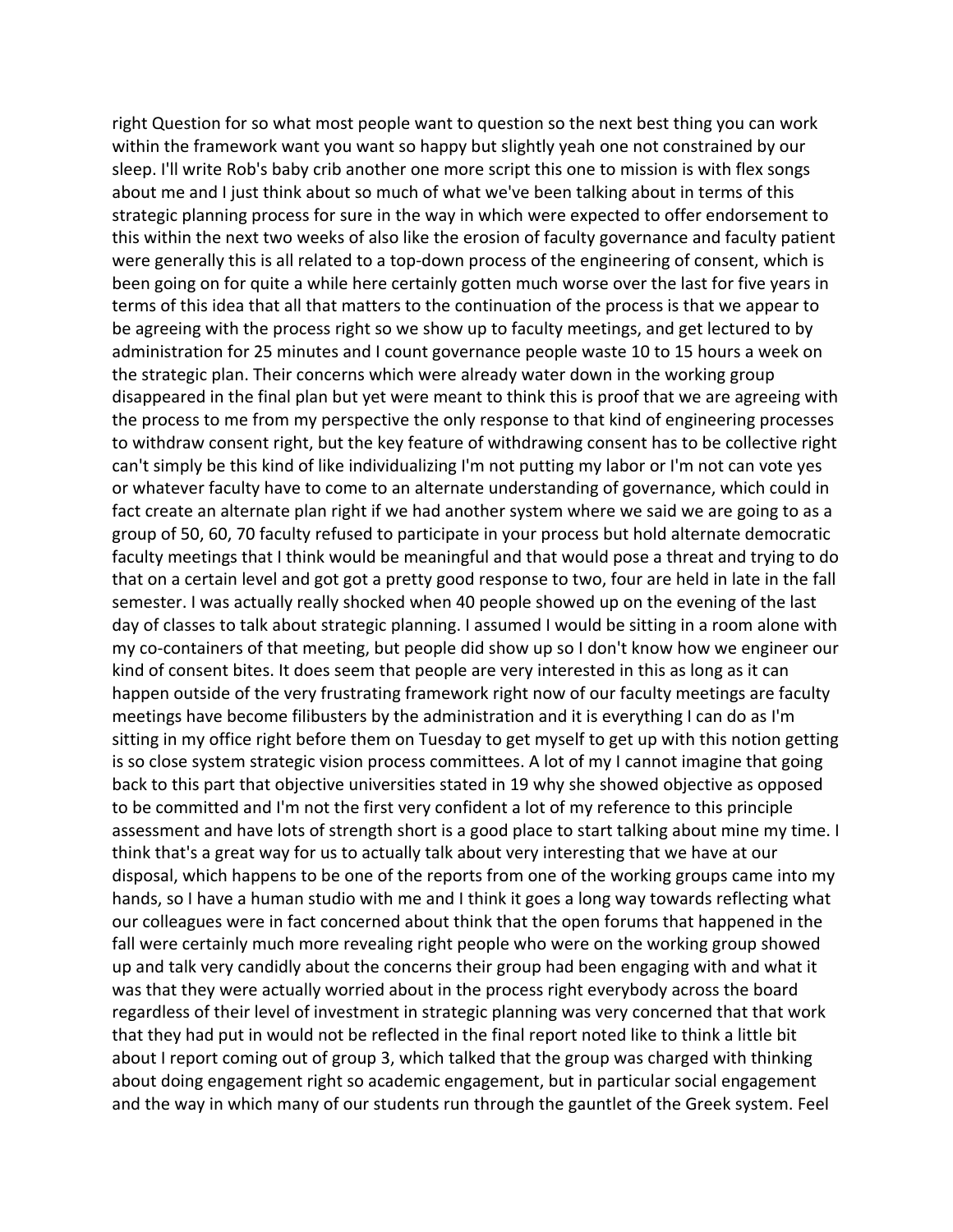compelled to join it, or in fact I can't stand to join and then and feeling quite marginalized on this campus. This working group. I was extremely concerned I with the toxic environment established by the Greek system here now, and in fact out of what is a 14 page group report spent four of those pages talking about very specific and very concrete ways in which the Greek system could be transformed to your account and I'm sure that as we talked about before I this report was watered-down from what some of its members may have wanted to say, but these people were recommending restricting membership and Greek letter organizations to no more than 40% of students i.e. eliminating the gender discrimination heart of the Greek system. I read considering general expectations on campus around alcohol and looking at our peer schools right and thinking what is it that our peer schools of actually done to combat Greek life and it concludes with a pretty strong set of statements, but now needs to avoid a destructive spiral whereby Bucknell continues to reinforce the reputation as a Greek letter centered party school at other universities eliminate or restrict their Greek letter systems. This could impede our ability to attract top students of the road. The campus climate. Further, rapid and significant balancing of the living, and social scene is necessary to reposition our brand right so that last word aside, I think we there is very little mention made in the strategic plan about the Greek system. Apart from the fact that yes we should consider. Mention nine providing paragraph Asian nations you lifelong action. General incense generations. Higher education across the structure. Student also so that there there is so much research that talks about how to structure ownership plumbing to be talking about site kind of decided which so I think this is your tuned in to 90.5 WPB spring. This is Bucknell occupied. We are in our last 15 minutes of talking about strategic planning and its impending faculty vote. If you have a question for any McKesson studio you can reach us at 570577 3489 so I like to shift a little bit. We spent a lot of time talking about all of the issues with the process with the conception of this you know it, with the erosion of faculty governance within radical discrepancies between faculty concerns. The working group reports in the final strategic planning report which we should be receiving tomorrow, but I actually think about the issue of how faculty might begin to fight back against four-week about how to mention why so faculty and unique position at this university staff, particularly non-administrative staff can never hope talking and I very concerned about what's been happening on the staff front of the hourly staff France over the past year and I think the faculty just have an extraordinary responsibility to our community members in our colleagues can't speak out and talk about the problems with the plan and with access plan. I was really hoping to get this document and it was going to evince some sort of commitment to our staff. I wasn't so foolish to think maybe we would see the same kind of thing to the faculty but I was (at least the staff. I've looked at other strategic plans because I've been told no strategic plan does that that is not true. There are many universities that realize that their community made up of their faculty and staff and administration. And of course students is at the forefront and the staff and the faculty have the biggest long-term effect on the University so it's extraordinarily important that you not only get good ones, but that you keep them and I was really hoping to see that somewhere in this plan and it is no so now we can talk about why, how are going to fight back but for me that's really why even I think place to start. What kind just having this conversation. What is that old ship are that that's a process not process search for Martin governance page webpage exhaustive list two things that that I won was that in 2007, there was talk faculty governance, charged with examining those one can opportunity for the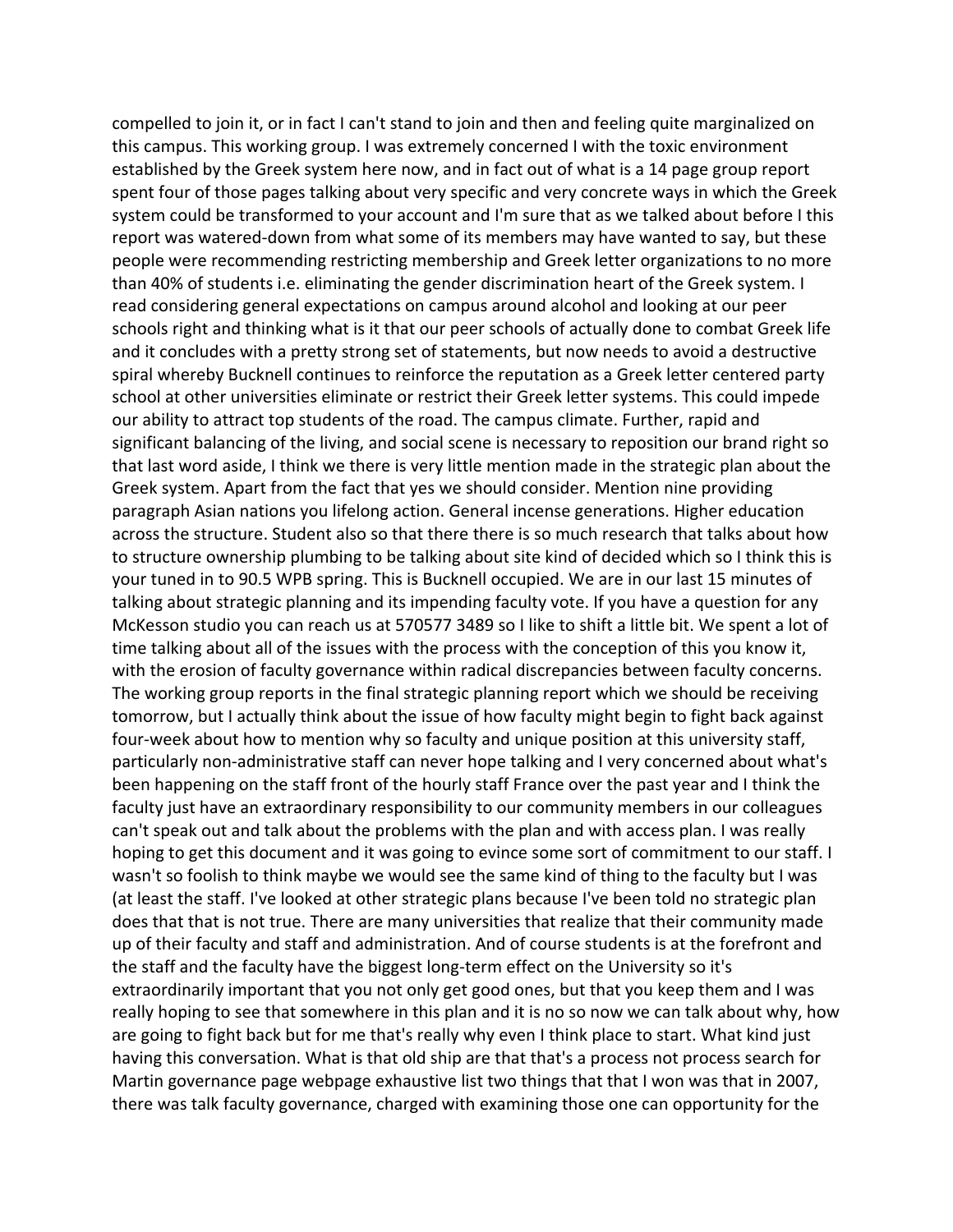faculty to get together with what you think this part of the process should attempt all support process all think there are just a challenge, especially one question, large people like you just use by people community owns large caps on actions. Six. What was the process but say much sense to me or circumvent child throughout you by go, given the increased demands of Artie been put on faculty time. If you think about the people in the working group. This was working groups as to their duty as they received additional compensation course. No question is nothing University can function with all this people on course earliest but you know at some point in and I think there was any relevant faculty listserv highlighted this quite nicely. At some point there will be a breaking point, you can expect this level of labor even if you agree with it right if you grew awesome. Can't get that much more labor out of a population without some serious alterations like production course which we've been told that it's interesting like I think I think your your comments in particular really reinforcing think Ellen we said at the very beginning right, which is the deeply corporate nature of the way in which this process happened, we can say like the whole idea of a strategic corporate. But even if we accept that okay universities are now doing this the way in which it been carried out deeply top-down, deeply superficial and deeply exploitive towards the labor force involved in in the end if you look at at least the most recent version of the draft plan. More than half of the recommendations are for the creation of more plants right in the end there's no actual outcomes that are really happening here. These none that were being shown. There's a strange focus on advising in this document. That's the only thing where they're actually like concrete. Let's not play a much just for recommendation ship. How odd is that that's great fall 2020 will Juergen what we can do next week we're going to. We are allowed to discuss the plan at the faculty meeting next week for 52 minutes and then and then the next week April 16 we have another faculty meeting at which we will be allowed 15 minutes to continue our discussion and then we will vote and what's the vote on it's not on approval or rejection. I believe there will be a motion before the faculty floor, indicating that the faculty endorses the strategic plan and we will be voting on that motion. So yours are not yours or not. Possibly yes. Unclear. Because no unspecified this but yes is in the open for one of the workgroup members did say that we were actually not voting up or down plan but rather that we have the opportunity to endorse yes it's it's an endorsement motion. I believe that there's not going to be agreed to see. Yes, I think it will be construed that way but that doesn't actually impact at all the carrying out of this plan and transmission of the plan to the Board of Trustees at the chrysalis faculty meeting as I like to call all we know is that I buy some reports. Board of Trustees is upset when faculty seem to express discontent or refusal to participate in something that's really at this point on the strategic plan. The only amount of power faculty thing, no agreement. This particular the last five minutes might be worth thinking about whether this is a springboard to future action right yes and we can say that the strategic plan I is something it may not be something intended to completely distract us from what matters here. Instead, we could debate that we didn't have time right but certainly we could say that it's just one battle right and it's a battle that union doesn't mean a lot because the plan itself is airy and meaningless. It was necessary in that reaccreditation process was written in the five year mark after the middle states review, we would produce the strategic plans of ego plan, but what are our actual opportunities beyond this writer there ways in which we can take what this particular event has highlighted and actually spin that into a new understanding of some nation particle process. Some songs trust form. This is a lot of you don't know right if you would